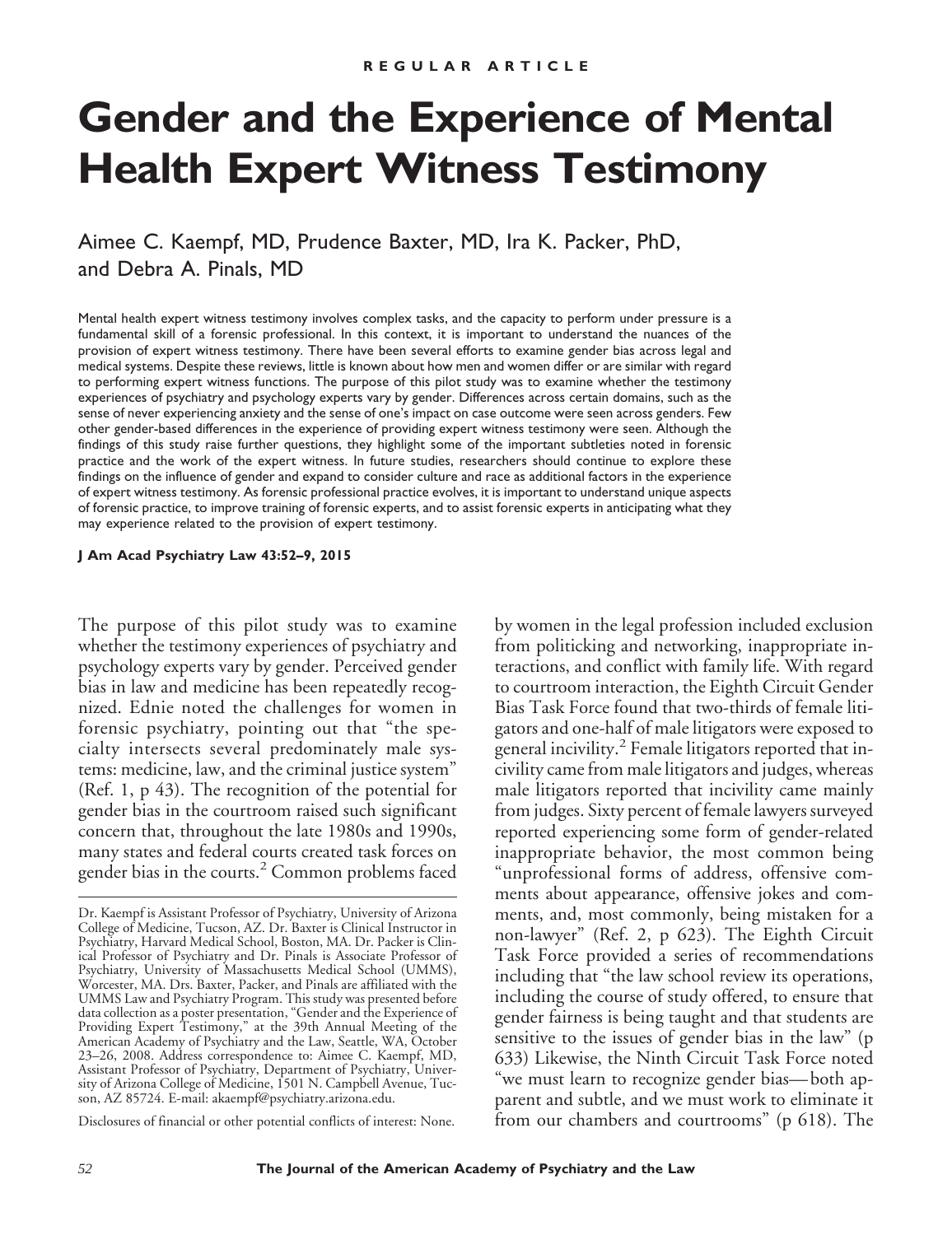Ninth Circuit Task Force went on to state that learning to treat women and men with equal respect "requires more than simply eliminating overt discrimination . . . it requires that we rethink some of the underlying assumptions by which we live" (p 618).

Similarly, studies of academic medicine have revealed reports of gender bias. In a study of over 3,000 faculty from 24 U.S. medical schools, Carr *et al.*<sup>3</sup> found that female faculty were 2.5 times more likely than male faculty to perceive gender-based discrimination. About half of female faculty reported experiencing some form of sexual harassment, which was associated with lower career satisfaction but had no impact on productivity. Ash *et al.*<sup>4</sup> found that female medical school faculty neither advance as rapidly nor are compensated as well as male colleagues with similar roles and achievements. Data suggest that female medical students are more likely to experience gender discrimination and sexual harassment and that exposure to gender discrimination and sexual harassment in medical school influences specialty choice and residency program selection.<sup>5</sup>

In recent years, more and more women have pursued careers in forensic psychiatry and forensic psychology, thereby entering the traditionally maledominated arenas of medicine and law in which gender bias has been well-documented. In 1994, women made up an estimated 10 percent of the membership of the American Academy of Psychiatry and the Law  $(AAPL)$ ,<sup>1</sup> while, in 2004, they accounted for approximately 25 percent of the membership.<sup>6</sup> Also, in 2004, women accounted for 20 percent of the American Board of Forensic Psychology (ABFP) diplomates.<sup>7</sup> Lacoursiere<sup>8</sup> recently summarized advances in gender equality in the professions of law and forensic psychology and psychiatry.

Ednie<sup>1</sup> listed potential difficulties specifically faced by women in the practice of forensic psychiatry, including perceptions of their professional status by courtroom participants, finding sponsors and mentors, obtaining referrals, being seen as having the same amount of expert power as men, and being recruited by attorneys. In 2004, Price *et al.*<sup>6</sup> conducted a study of AAPL members to evaluate whether there are any differences in the practice patterns of male and female forensic psychiatrists. Not surprisingly, they found that women in the sample tended to be younger and had fewer years of experience. They also found that women performed evalu-

ations in fewer categories than men. In addition, 80 percent of the women in the sample, compared with only 41 percent of the men, thought that gender was a significant factor in the selection of a forensic expert, indicating that women had different beliefs about being retained.<sup>6</sup> This variation suggests that women and men may experience their interactions within the legal system and their work as forensic experts differently. Specifically, female experts are more likely than their male counterparts to perceive sexual bias (either positive or negative) in the medicolegal context.

Reasons for this discrepancy remain unclear. Price *et al.*<sup>6</sup> listed the presence of incivility, sexually inappropriate behavior, disrespectful conduct, patronizing language, and improper forms of address by attorneys and judges as factors that could indirectly affect an expert's perception of sexual bias. In a commentary on the study by Price *et al.*, Hackett recommended that variable exposure to what she termed "hassle factors" (Ref. 9, p 260) be explored as a possible contributor to female experts' more frequently perceiving gender bias than male experts. Such hassle factors may include subtle disrespect toward the expert (e.g., failing to provide information needed to formulate an opinion), unrealistic last-minute time demands, and requests to produce more primary work product (e.g., notes).<sup>9</sup>

Ednie<sup>1</sup> pointed out that differences in communication styles between men and women may affect courtroom testimony. Women's communication style tends to be more indirect and less arrogant than men's, with more use of powerless speech.<sup>1</sup> Resnick<sup>10</sup> noted that powerful speech, as opposed to powerless speech, is associated with greater credibility of and greater attraction to the expert witness, whereas powerless speech is used by persons accorded low power and status by the court.<sup>10</sup>

Strasburger *et al*.<sup>11</sup> found that gender and number of years in practice influence stress levels. Specifically, men and respondents with more years of experience reported lower stress levels, whereas women and respondents with fewer years of experience reported higher stress levels. Irrespective of years of experience, women were more likely than men to report somatic complaints (e.g., stomach pain, nightmares, and headaches) in connection with workrelated stress.

More recent studies have indicated that jurors' perceptions of the credibility of expert witnesses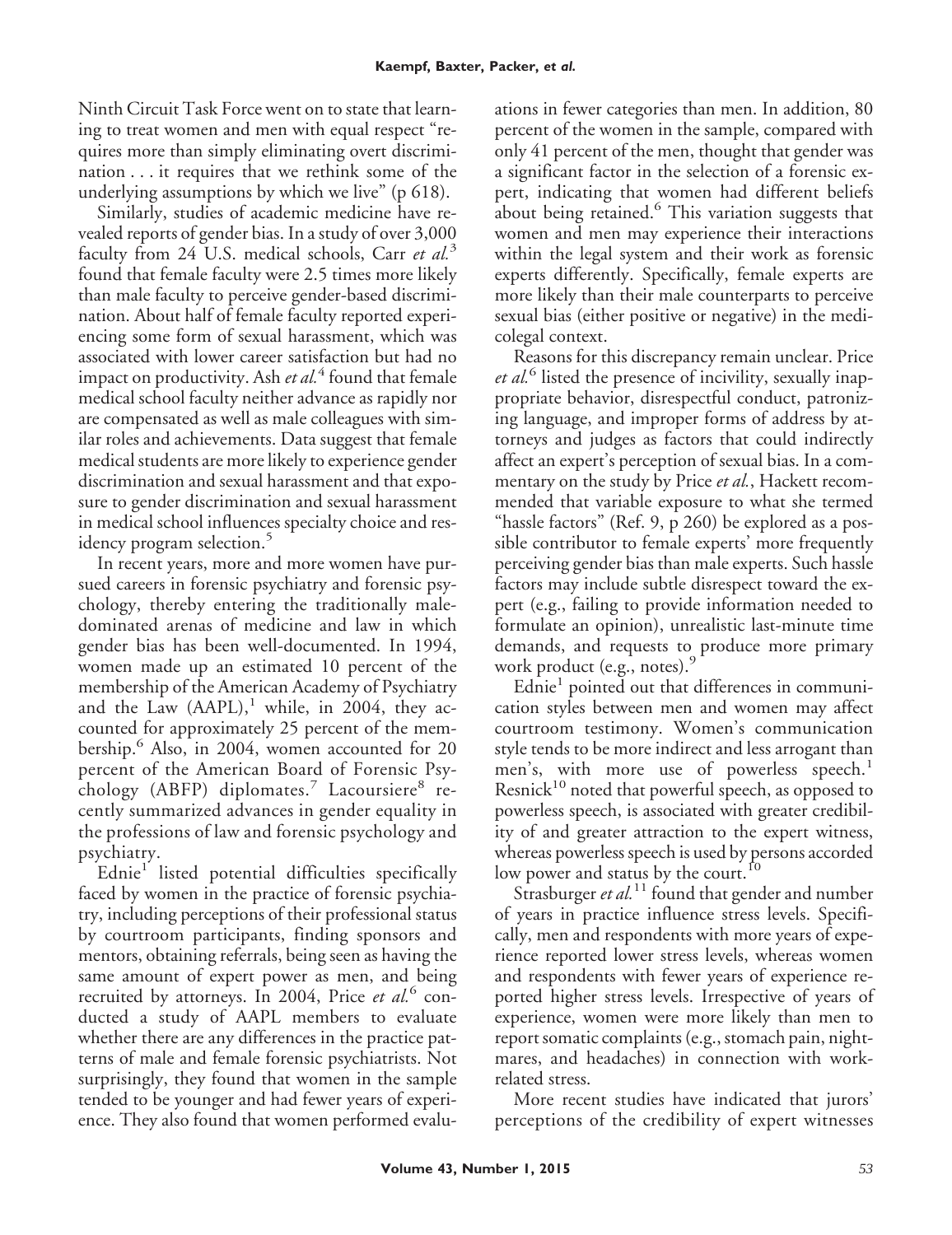may vary according to the expert's gender.<sup>12,13</sup> Neal *et al.*<sup>13</sup> found that gender differences emerge when experts are perceived by jurors as lacking in either warmth or competence, with male experts being viewed more positively in such situations than comparable female experts. In a related commentary, Lacoursiere<sup>8</sup> noted that, despite increasing percentages of women in the fields of law and forensic psychiatry and psychology, gender differences persist that often work to the advantage of men in how expert witnesses are perceived in their roles in the courtroom.

These data support that gender matters in the courtroom and that men and women experience careers in the fields of medicine, law, and forensic psychiatry differently. Variations in courtroom interactions, jurors' reactions, communication styles, stress levels, and responses to stress may cause women to experience testimony in different ways than men. In this study, we sought to determine whether any gender-based differences related to testimony would be found across a group of surveyed experts. We hypothesized that, like the female attorneys polled in the Eighth Circuit, $^2$  female psychiatry and psychology expert witnesses would report being subject to courtroom incivility more often than would male experts. Furthermore, based on our anecdotal experience in supervising trainees and their reported experiences in providing testimony, we hypothesized that female psychiatry and psychology experts would report higher levels of anxiety and self-criticism related to testifying. With the influx of women into the field, we wanted to provide insight into factors significant for expert witnesses of both genders, to become familiar with and identify areas of focus for forensic psychology and forensic psychiatry training that would improve practice effectiveness and satisfaction.

## **Methods**

For participants, the investigators targeted psychiatrists and psychologists who have experience providing expert witness testimony in the United States. Subjects were included if they were board certified (as noted by directory listings) members of the American Academy of Psychiatry and the Law (AAPL) or members of the American Board of Forensic Psychology (ABFP) in 2008. The online/ e-mail format of the study required access to email addresses of the subjects. Therefore, only subjects who had an e-mail address listed in the AAPL or ABFP member directories were asked to participate. The subjects were presented with an informed-consent statement and were then asked if they accepted the terms and conditions of participation in the survey. They were allowed to continue only if they consented. The survey contained a question regarding whether the subject had ever testified as an expert witness in the United States. Individuals who had not were excluded.

The investigators attempted to contact an equal number of male and female ABFP and AAPL members. All female members of ABFP  $(n = 46)$ , as best determined from their names and information in the ABFP directory, were included in the study and served as the anchor pilot sample, since they represented the smallest group. A matched number of male ABFP members  $(n = 46)$  was selected with a random number generator, to identify which would be selected as potential subjects. The same number of female ( $n = 46$ ) and male AAPL members ( $n = 46$ ) was selected. Because there were more AAPL members than ABFP members, male and female AAPL members were selected by random number generator to identify a randomized list of study subjects to complete the study sample. In total, 184 subjects were surveyed.

The survey consisted of 23 questions beginning with consent to participate in the study. Other questions requested information about demographics, experience providing testimony, testimony-related anxiety, and exposure to courtroom incivility and hassle factors, including comments about age, appearance or attire, improper forms of address, unrealistic time demands, hostile cross-examination, inadequate records, inadequate preparation by the attorney before testimony, and requests to reduce fees or being told fees are excessive. In addition, we sought to assess how experts weighed the impact of their testimony on cases by surveying participants regarding their perception of testimony in cases in which the court ruled in agreement versus in disagreement with the expert's opinion. Subjects were asked their opinions regarding the degree to which certain traits (e.g., quality of written reports, quality of testimony, fees, academic productivity, experience, age, gender, appearance, reputation, and training) affect selection of an expert witness. Finally, subjects were invited to enter any additional comments. The study was approved by the Institutional Review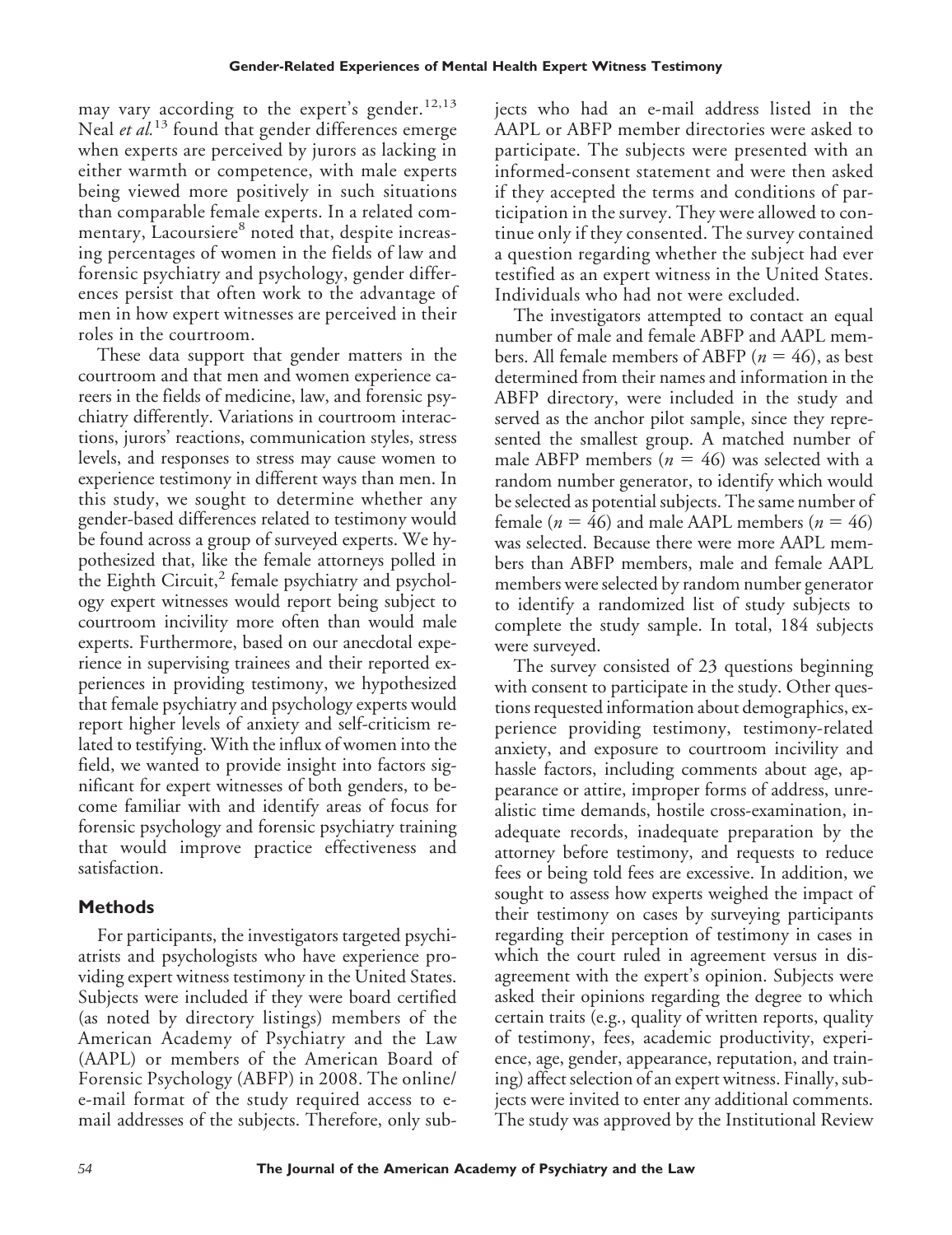Boards of the University of Massachusetts Medical School and the University of Arizona.

Because of the small sample size, Fisher's exact test for contingency tables was used for data analysis.

### **Results**

Of the 184 surveys e-mailed, 53 were returned, for a response rate of almost 28 percent. All respondents consented to participate in the study and all had testified as expert witnesses. There was no significant difference in response rates based on gender. Twentyeight (52.8%) of the respondents were women and 25 (47.2%) were men. There were no significant differences between respondents in demographics or testimony experience based on gender. Sixty-two percent of the sample  $(n = 33)$  were psychologists; and 38 percent ( $n = 20$ ) were psychiatrists. The majority of participants (94.3%) described their race as white and practiced in locales distributed throughout the United States, with the Northeast being the most common (24.5%) followed by the Midwest (22.6%). The most often reported age range was 51 to 60 years for both the men (48%) and the women (35.7%). Thirty-two percent of the male and 25 percent of the female respondents were over the age of 60. No respondents were less than 30 years old, and only five (9.4%) were between the ages of 31 and 40 years. Years since completion of training in psychiatry and psychology ranged from less than 5 (1.9%) to greater than 30 (24.5%). Most participants (67.9%) had not completed a forensic psychiatry fellowship or a postdoctoral forensic psychology fellowship.

Thirty-six percent of male respondents and 28.6 percent of female respondents indicated that they had completed such a fellowship. Fifty-two percent of the men and 36 percent of the women reported that they had testified as an expert witness more than 100 times. Most respondents (82.6 percent of the men and 72 percent of the women) indicated that they had testified in both criminal and civil cases.

Responses to the survey are delineated further in Tables 1 and 2. In regard to anxiety levels experienced before and during testimony, the responses indicated no significant differences based on gender with regard to extreme, high, moderate, and mild levels of anxiety. However, there was a trend toward significance in the frequency that experts experienced no anxiety. Approximately 70 percent of the men reported experiencing no anxiety regarding testimony, compared with only 40 percent of women  $(p = .056)$ .

In terms of hassle factors, being told that fees were excessive differed significantly by gender. Although approximately 65 percent of the men had been told that their fees were excessive, only 28 percent of the women had been ( $p = .01$ ). Differences related to being improperly addressed during testimony trended toward significance. Sixty-four percent of the female experts indicated that they rarely or sometimes experienced improper forms of address, whereas a smaller portion (52 percent) of the men reported such experiences ( $p = .058$ ).

Exposure to other hassle factors was not differentiated by gender. Most of the male and the female respondents indicated that they had never encoun-

| Item                                                   | Gender | Never     | Rarely | Sometimes  | Frequently      | Always      | Significance |
|--------------------------------------------------------|--------|-----------|--------|------------|-----------------|-------------|--------------|
| Told fees are excessive                                | Male   | 34.8      | 56.5   | 8.7        | 0.0             | 0.0         | $p = .010$   |
|                                                        | Female | 72.0      | 16.0   | 12.0       | 0.0             | 0.0         |              |
| Felt adequately prepared to testify despite court's    | Male   | 0.0       | 4.3    | 17.4       | 56.5            | 21.7        | $p = .040$   |
| ruling against opinion                                 | Female | 0.0       | 0.0    | 24.0       | 76.0            | 0.0         |              |
| Feel confident in opinions                             | Male   | 0.0       | 0.0    | 0.0        | 65.2            | 34.8        | $p = .033$   |
|                                                        | Female | 0.0       | 0.0    | 4.0        | 88.0            | 8.0         |              |
| Feels case's desired outcome was due to expert's       | Male   | 0.0       | 4.3    | 39.1       | 56.5            | 0.0         | $p = .001$   |
| effective testimony                                    | Female | 0.0       | 4.0    | 84.0       | 12.0            | 0.0         |              |
|                                                        |        | No Impact |        | Low Impact | Moderate Impact | High Impact |              |
| Impact of expert's testimony on case's outcome         | Male   | 0.0       |        | 4.3        | 39.1            | 56.5        | $p = .018$   |
|                                                        | Female | 0.0       |        | 0.0        | 76.0            | 24.0        |              |
| Impact of academic productivity in selection of expert | Male   | 0.0       |        | 73.9       | 26.1            | 0.0         | $p = .002$   |
|                                                        | Female | 12.0      |        | 28.0       | 40.0            | 20.0        |              |

|  | Table 1 Survey Items Achieving a Significant Gender-Based Difference |
|--|----------------------------------------------------------------------|
|--|----------------------------------------------------------------------|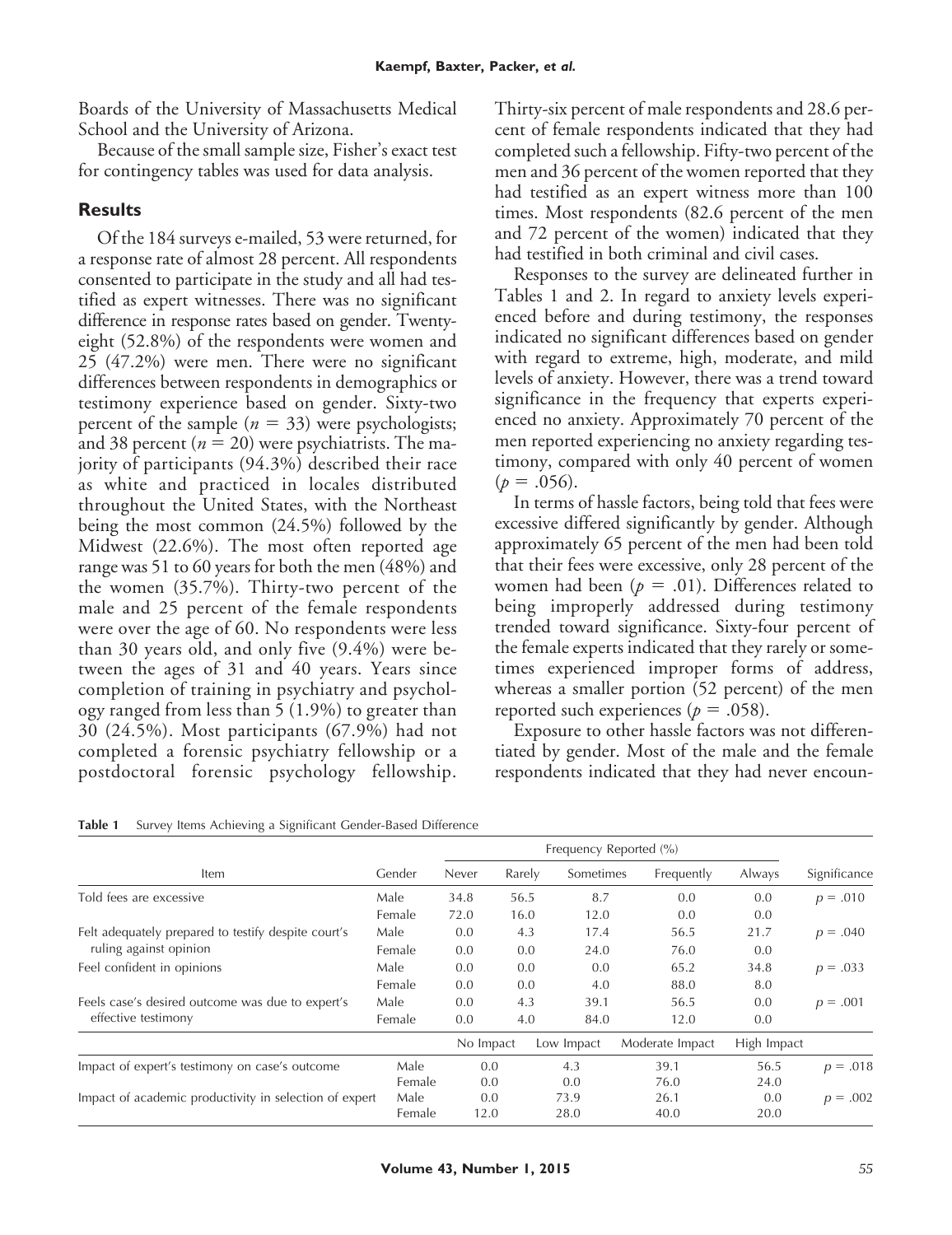| Item                                               | Gender | Never     | Rarely | Sometimes  | Frequently      | Always      | Significance |
|----------------------------------------------------|--------|-----------|--------|------------|-----------------|-------------|--------------|
| Frequency of no anxiety before/during testimony    | Male   | 30.4      | 21.7   | 13.0       | 30.4            | 4.3         | $p = .056$   |
|                                                    | Female | 60.0      | 20.0   | 16.0       | 4.0             | 0.0         |              |
| Improperly addressed (e.g., called Mr./Ms. instead | Male   | 47.8      | 34.8   | 17.4       | 0.0             | 0.0         | $p = .058$   |
| of Dr.                                             | Female | 20.0      | 32.0   | 32.0       | 16.0            | 0.0         |              |
| Felt adequately prepared to testify when courts    | Male   | 0.0       | 0.0    | 4.3        | 69.6            | 26.1        | $p = .071$   |
| ruled in agreement with expert's opinion           | Female | 0.0       | 0.0    | 4.0        | 92.0            | 4.0         |              |
|                                                    |        | No Impact |        | Low Impact | Moderate Impact | High Impact |              |
| Impact of expert's experience on selection process | Male   | 0.0       |        | 0.0        | 34.8            | 65.2        | $p = .082$   |
|                                                    | Female | 0.0       |        | 4.0        | 60.0            | 36.0        |              |
| Impact of expert's gender on selection process     | Male   | 43.5      |        | 52.2       | 4.3             | 0.0         | $p = .085$   |
|                                                    | Female | 32.0      |        | 36.0       | 28.0            | 4.0         |              |

**Table 2** Survey Items Trending\* Toward Significant Gender-Based Differences

 $\frac{1}{2}$  *p* > .05 and < .10.

tered comments about their age, appearance, or dress during the course of testimony, and most of both genders reported rarely encountering situations in which they were not provided with the information needed to formulate an opinion or being expected to obtain collateral data normally obtained by attorneys. Most of the male and female experts reported sometimes experiencing unrealistic time demands, being inadequately prepared by attorneys before testimony, undergoing hostile cross-examination, being provided with poorly organized or incomplete records, and being pressured to adjust schedules to meet attorneys' needs.

Perceptions of testimony showed significant gender-based differences on several items. The majority of the men (56.5%) indicated that their testimony had a large impact in the cases in which they had testified, whereas a larger majority of the women (76%) believed their testimony had only a moderate impact ( $p = .018$ ). The men tended to report feeling confident in their expert opinions more frequently, with nearly 35 percent reporting always feeling confident compared with only 8 percent of the women  $(p = .033)$ . The majority of the men (56.5%) indicated that they frequently thought a case's desired outcome was a result of their effective testimony, whereas only 12 percent of the women reported frequently having such thoughts ( $p = .001$ ). The majority of the women (84%) indicated that they sometimes thought a case's desired outcome was due to their effective testimony. Only 4 percent of both men and women respondents said that they never thought a case's desired outcome was related to their testimony. In cases in which the courts ruled in disagreement with the expert's testimony, most of the female (76%) and the male (56.5%) experts nevertheless reported frequently thinking that they had been adequately prepared to testify. However, 21.7 percent of the male experts reported always thinking that they had been adequately prepared to testify in such cases, whereas none of the female experts indicated that they always felt adequately prepared ( $p =$ .040).

For most of the items assessing perceptions of testimony, responses did not vary by gender. The majority of both the male and the female experts reported that they frequently enjoyed testifying, frequently felt satisfied with their testimony, and sometimes or frequently believed that their testimony helped a case. Most of the respondents indicated that they rarely thought that a case's undesired outcome was due to their ineffective testimony or that their testimony hurt a case. Regardless of the outcome of a case, most of both the male and female respondents indicated that they frequently thought that they had provided effective testimony, that they had worked effectively with counsel, and that they felt confident in their testimony. Most of the experts, both male and female, reported that they frequently or always spent time reviewing the strengths and weaknesses of their testimony regardless of a case's outcome.

Finally, when experts were asked about what traits are important in the selection of an expert witness, academic productivity of the expert was the only trait that showed a significant difference between the male and female respondents, with the men placing more emphasis on this factor in the selection of an expert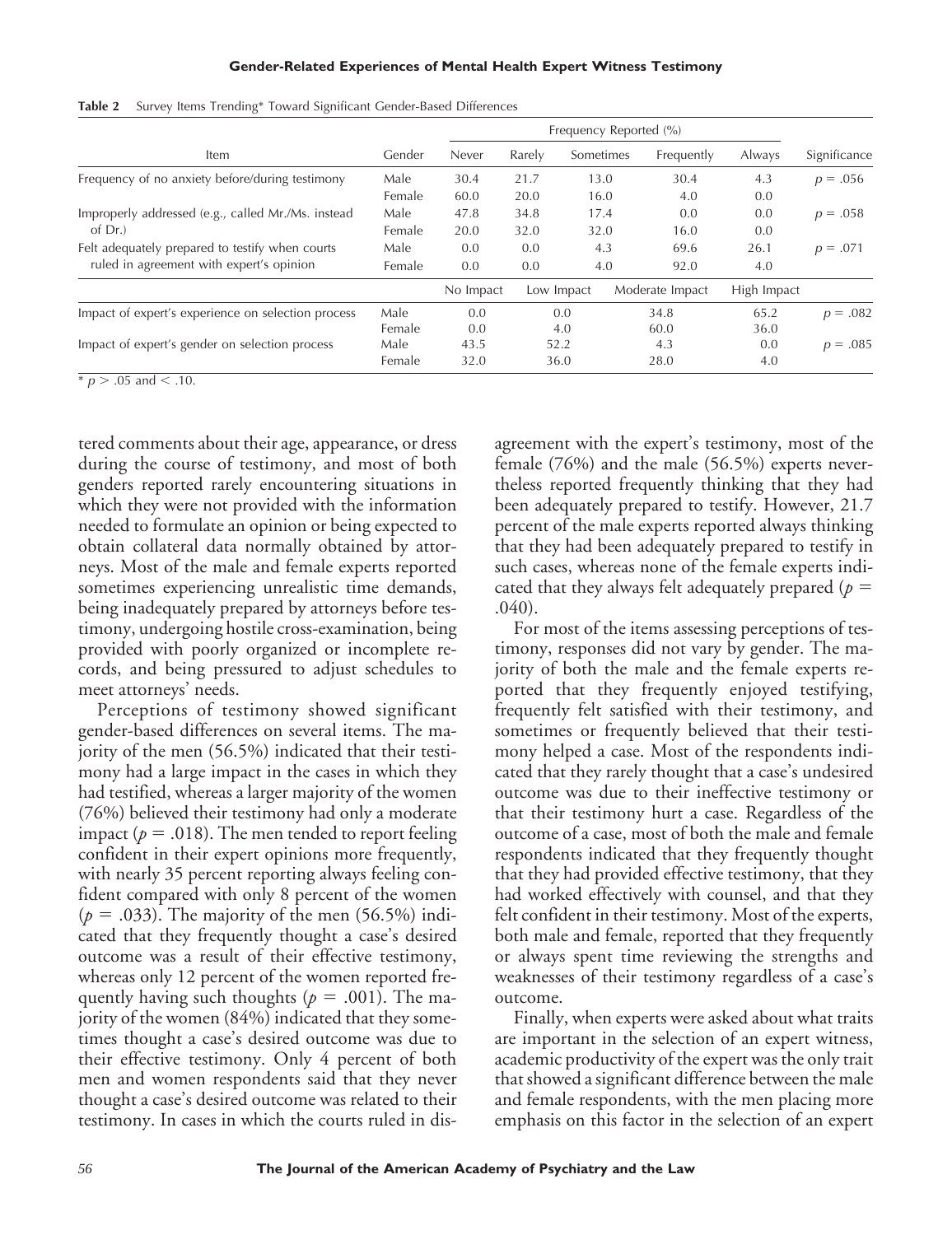witness. This term was undefined in the survey but generally might include things such as publications, academic rank, and lectureships. Most of the male experts (74%) thought academic productivity had a low impact on the selection process, whereas only 28 percent of the female experts thought academic productivity had a low impact. Sixty percent of the female experts, but only 26 percent of the male experts, believed academic productivity to have a moderate to high impact on expert witness selection ( $p = .002$ ). Perceptions of the extent to which the experience and gender of the expert influenced selection approached statistical significance. Sixty-five percent of the male experts thought experience had a high impact on the selection process, compared with 36 percent of the women ( $p = .082$ ). The majority of both the male and female respondents thought that the gender of the expert had a low impact in the selection process; however, 28 percent of the women compared with 4.3 percent of the men believed gender to have a moderate impact ( $p =$ .085). No significant gender-based differences were seen in responses assessing the impact of other expert witness traits, including quality of written reports, quality of testimony, fees, age, appearance, reputation, and training (Table 3).

#### **Discussion**

Testifying is an essential and oftentimes anxietyprovoking aspect of practicing forensic psychiatry and forensic psychology. The experience of providing testimony is unique in many ways. Unlike conducting evaluations, forming opinions, and writing reports of findings, testifying is a skill that is not routinely taught in medical school, residency, or psychology programs. In addition, testimony involves public scrutiny in an adversarial situation, a scenario that is not typically encountered in the day-to-day practice of psychiatry and psychology. With this study, we sought to determine if male and female mental health experts differ in their experiences of providing expert witness testimony.

Contrary to our hypotheses, we found few, if any, gender-based differences in the experience of providing expert witness testimony. The men tended to express more confidence in their expert opinions and to view their testimony as having a higher degree of impact on the outcome of cases. However, confidence levels were high across both groups, with 96 percent of the women and 100 percent of the men

|  |  |  |  | <b>Table 3</b> Survey Items With No Significant Gender-Based Differences |  |
|--|--|--|--|--------------------------------------------------------------------------|--|
|--|--|--|--|--------------------------------------------------------------------------|--|

| ravie o        | survey nerus vitar two significant Genuer-Based Differences                           |
|----------------|---------------------------------------------------------------------------------------|
| Demographics   |                                                                                       |
|                | Practice locale                                                                       |
| Age            |                                                                                       |
| Race/ethnicity |                                                                                       |
|                | Professional title (MD, PhD)                                                          |
|                | Years since completion of psychiatry/psychology training                              |
|                | Fellowship experience                                                                 |
|                | Testimony experience                                                                  |
|                | Frequency of degrees of anxiety experienced before/during<br>testimony                |
|                | Extreme anxiety                                                                       |
| High anxiety   |                                                                                       |
|                | Moderate anxiety                                                                      |
| Mild anxiety   |                                                                                       |
|                | Frequency of experiencing hassle factors                                              |
|                | Comments about age/appearance/attire                                                  |
|                | Unrealistic time demands                                                              |
|                | Not provided necessary information to form an opinion                                 |
|                | Not adequately prepared by attorney before testimony                                  |
|                | Hostile cross examination                                                             |
|                | Provided with poorly organized/incomplete records                                     |
|                | Asked to adjust/reduce fees                                                           |
|                | Pressured to adjust schedule to meet attorney's case needs                            |
|                | Expected to obtain collateral data normally obtained by attorney                      |
|                | Frequency of testimony-related thoughts                                               |
|                | "I provided effective expert witness testimony."                                      |
|                | "I worked with effective attorneys."                                                  |
|                | "I felt confident in my testimony."                                                   |
|                | "After testifying, I spent time reviewing the strengths and                           |
|                | weaknesses of my testimony."                                                          |
|                | "I enjoy testifying as an expert witness."                                            |
|                | "I feel satisfied with my testimony."                                                 |
|                | "I am self-critical of my testimony."                                                 |
|                | "I have felt that a case's undesired outcome was due to my<br>ineffective testimony." |
| counsel."      | "I have felt that a case's undesired outcome was due to ineffective                   |
| counsel."      | "I have felt that a case's desired outcome was due to effective                       |
|                | "I have felt that my testimony 'helped' a case."                                      |
|                | "I have felt that my testimony 'hurt' a case."                                        |
|                | "I tend to focus on the weaknesses of my testimony more than the<br>strengths."       |
|                | Opinions regarding traits affecting the selection of an expert witness                |
|                | Quality of expert's written reports                                                   |
|                | Quality of expert's testimony                                                         |
|                | Fees charged by expert                                                                |
|                | Age of the expert                                                                     |
|                | Appearance of the expert                                                              |
|                |                                                                                       |
|                | Reputation of the expert<br>Training of the expert                                    |

reporting feeling frequently or always confident in their opinions. The female experts seemed to express more doubt in their preparation for testimony in instances in which the court ruled in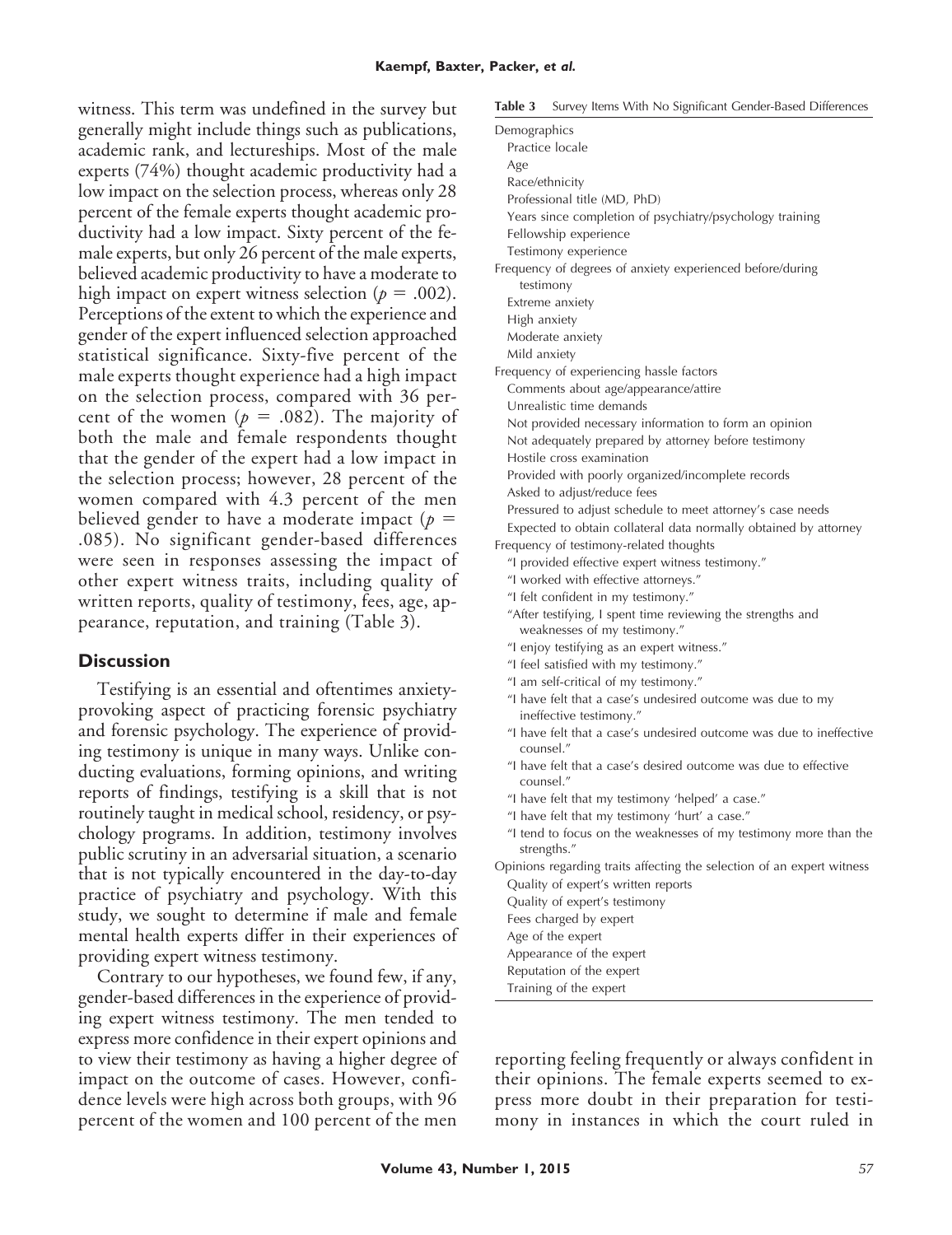disagreement with their opinions. The men were more likely to report experiencing no anxiety before or during testimony. High, moderate, and low anxiety levels were similarly experienced across both groups.

In contrast to hypotheses put forth by Price *et al.*<sup>6</sup> and Hackett,<sup>9</sup> there were few differences with regard to exposure to hassle factors and courtroom incivility across groups. The men were more likely to report being told that their fees were excessive. We did not ask participants about specific fees charged, but in their survey assessing gender differences in the practice patterns of forensic psychiatry experts, Price *et al.*<sup>6</sup> found that hourly rates were not affected by gender but rather by seniority and experience. Our survey further suggests that women are more likely to report being improperly addressed in the courtroom, a finding consistent with those of the Eighth Circuit Gender Bias Task Force.<sup>2</sup>

Both male and female respondents showed few differences when asked to rate the importance of various traits that might be considered in the selection of an expert witness. The men tended to place more emphasis on academic productivity and experience, and the women tended to view the gender of the expert as having more influence, a finding consistent with the 2004 survey results reported by Price *et al.*<sup>6</sup>

The results should be interpreted with caution. Although a few of the findings point to gender-based differences in perceptions of testimony-related selfperformance, no such broad-based conclusions can be drawn from the current data. The sample size was small and may not be representative of expert witnesses in the fields of psychiatry and psychology as a whole. Overall, the group surveyed consisted of more senior experts who had a great deal of experience testifying in both civil and criminal cases. The seniority and experience of the surveyed experts could have diminished any gender-based differences.More genderrelated distinctions may have been seen had trainees and early-career experts been included in the survey. In addition, participants might have been reluctant to disclose testimony-related anxiety, thoughts of selfdoubt and self-criticism, and instances in which they had been treated unprofessionally. Variations in the ways men and women express emotions and selfdoubts might have influenced the results of the survey, and written Likert scale–type inquiries with narrowly phrased questions and responses to elicit complex internal emotional dynamics could have failed to generate responses that reflect true experience. The variables of race, ethnicity, and culture were not addressed in the study and likely contribute to variations in the way testimony is experienced by expert witnesses, regardless of gender. Further research is needed in this area.

Although equal numbers of psychiatrists and psychologists were invited to participate in the survey, psychologists represented a higher percentage of respondents (62%). The reason for the higher response rate from surveyed psychologists remains unclear. The greater representation of psychologists in the sample group could have affected the results of the survey because mental health testimony experience may vary by discipline. The sample size is too small to draw any conclusions about possible differences in testimony-related experiences between psychiatrists and psychologists, and future research on professionbased gender discrepancies is therefore warranted.

Providing testimony is a key component of forensic psychiatry and psychology practice, and the skills needed to testify are increasingly a point of focus in formalized forensic training programs. In this study, we sought to identify ways in which gender may play a role in how expert witnesses perceive and self-assess testimony experiences and may affect levels of testimony-related anxiety. Overall, we found few gender-based differences. We also did not explore race and culture as variables that could have changed self-perception and suggest further exploration of these aspects in future studies. Nonetheless, teaching and supervision strategies should be sensitive to testimony-related stressors and take into account how trainees perceive their experiences in providing expert witness testimony. Given that confidence and self-assurance are qualities valued in expert witnesses, there may be a tendency for experts of both genders to underreport anxiety, self-criticism, and other negative responses to testimony. Normalizing testimony-related fears and self-doubt and helping trainees to develop coping mechanisms for negative thoughts and emotions surrounding testimony are important elements in preparing trainees for courtroom experiences and may help to ease the transition into the role of expert witness. At the same time, having a more objective perspective on such experiences can help even the most seasoned forensic expert to be prepared better.